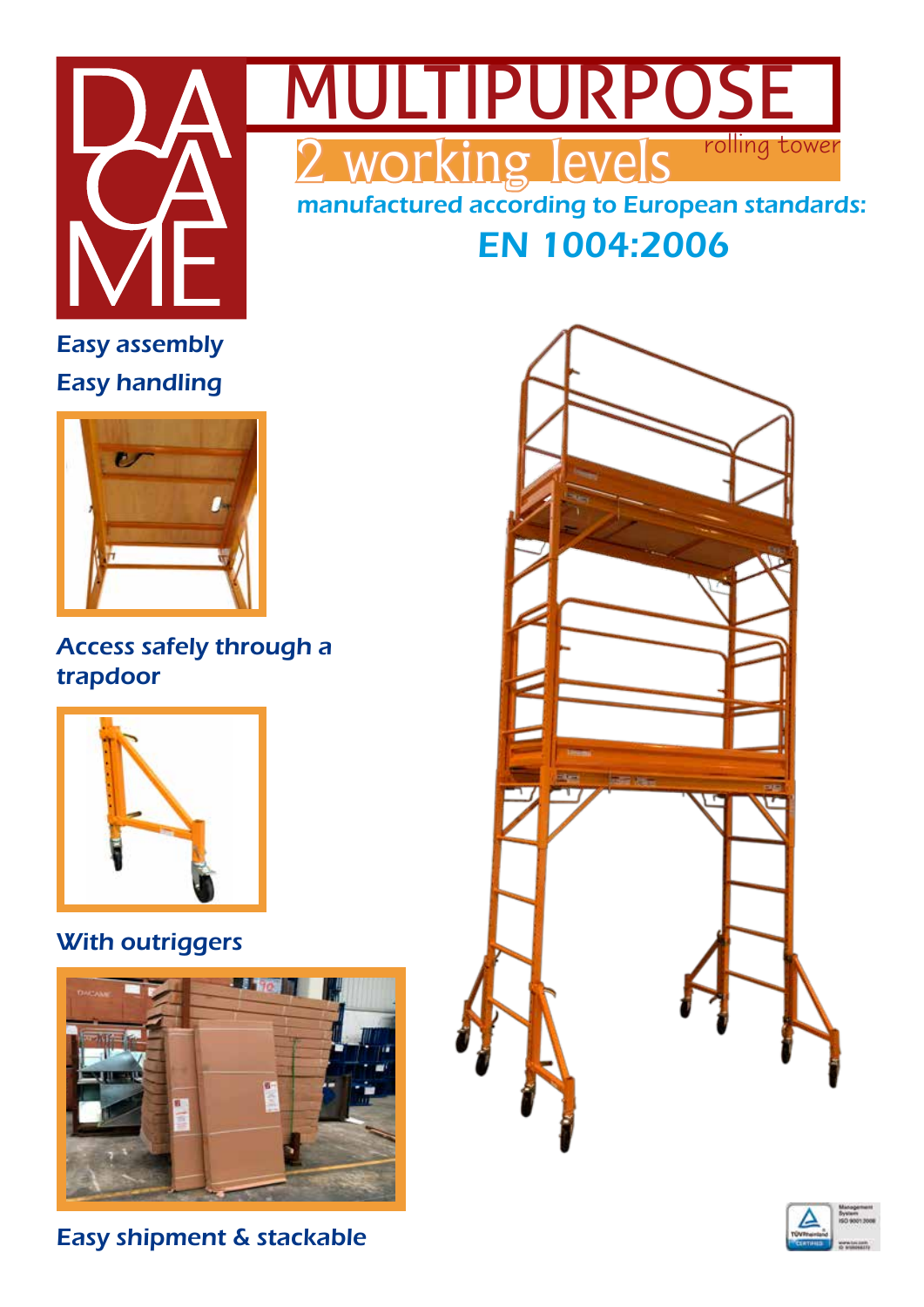#### **MULTIPURPOSE ROLLING TOWER FOR 1 & 2 WORKING LEVELS**

The multipurpose rolling tower with guardrails set, access planks and telescopic frames is designed to light masonry works. Coat finished.

| <b>DESCRIPTION</b>               | WEIGHT (kg) | PART No.  |
|----------------------------------|-------------|-----------|
| MP TOWER - 2 WORKING LEVELS (PT) | 183         | 9901A0900 |
| MP TOWER - 1 WORKING LEVEL (PT)  | 58          | 9901A0100 |
| GUARDRAILS SET MP TOWER (PT)     | 30          | 9901A1001 |
| OUTRIGGERS MP TOWER (PT) (4 N.)  | 16          | 9901A6001 |
| CASTER MP TOWER (GA) (PT)        | 1,5         | 9901A5001 |

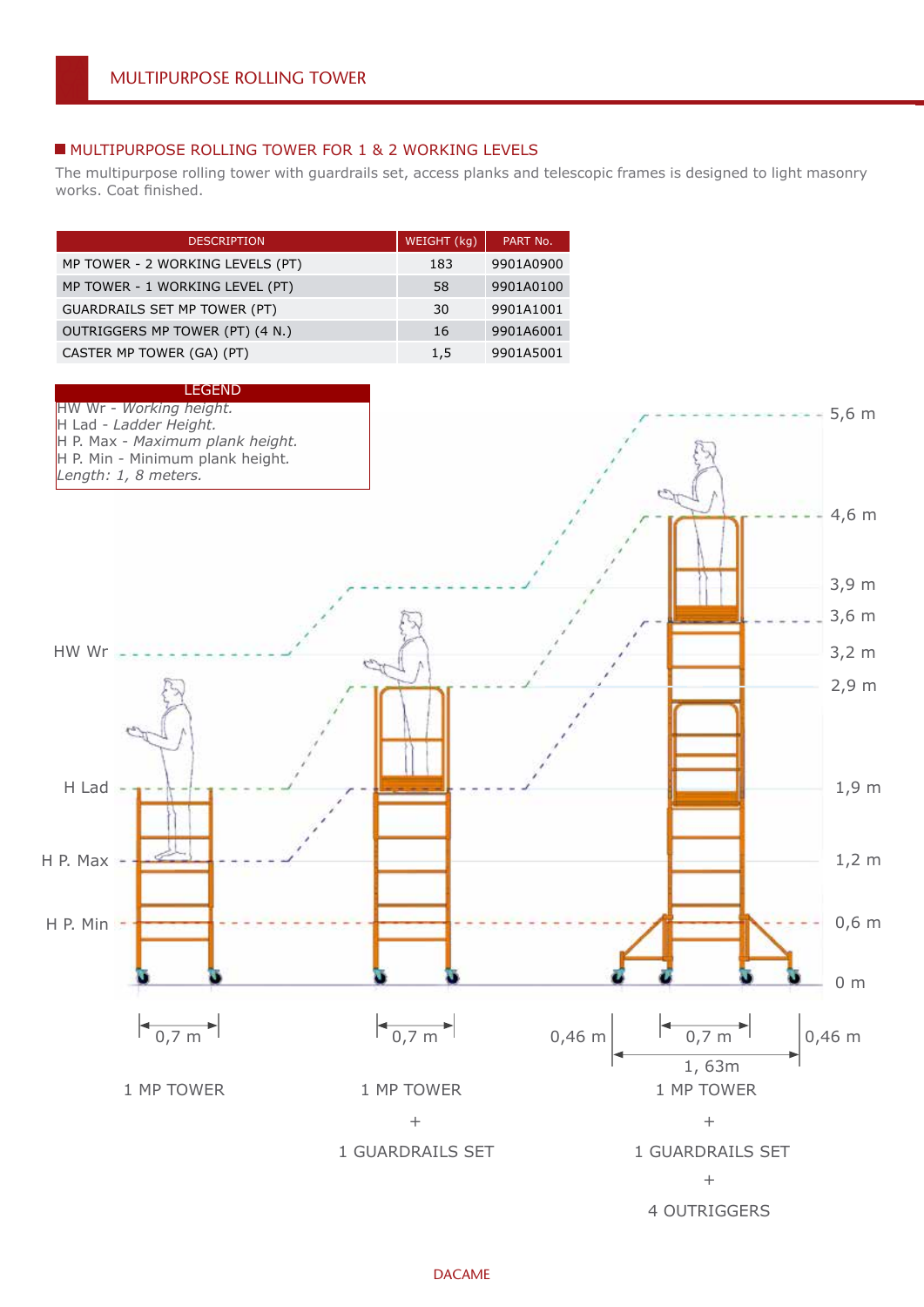**EXAMPLES OF USE** 



**Easy handling for access doors.** 

**Designed to work on uneven surfaces** *telescopic frames*





**Designed for light works.**

Easy and quick assembly.

Multitasking.

Access safely through a trapdoor.

Telescopic frames who allow to work on uneven surfaces.